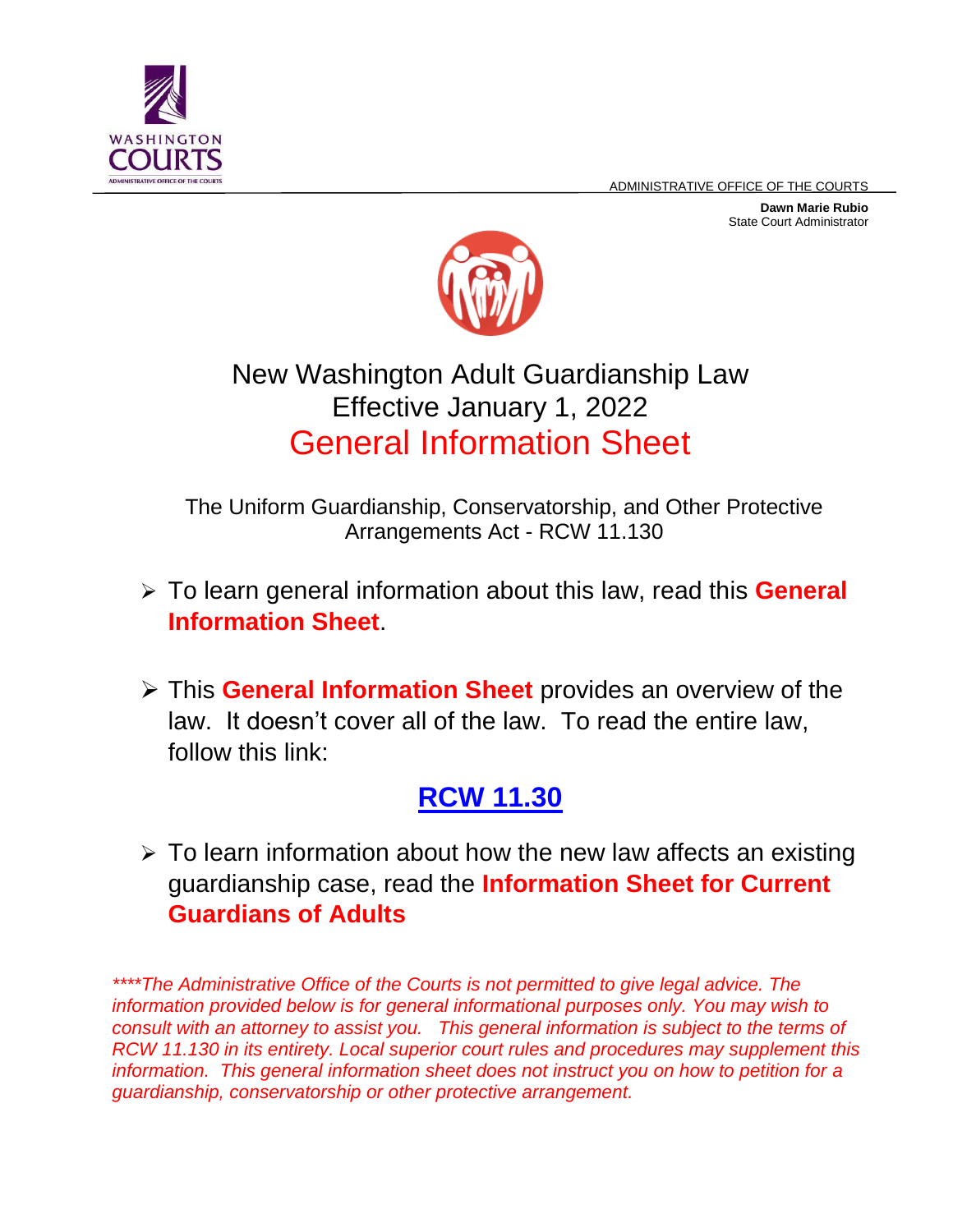# **GUARDIANSHIP LAW CHANGES EFFECTIVE JANUARY 1, 2022**

# $\triangleright$  Date of law change.

The new adult guardianship, conservatorship and other protective arrangements law becomes effective on January 1, 2022.

## $\triangleright$  What happens to the prior laws?

The laws that apply to adult guardianships prior to 2022, RCW 11.88 and RCW 11.92, will be repealed (no longer in effect) on January 1, 2022. There may be limited circumstances when a court may find that following the new law would substantially interfere with a guardianship proceeding or prejudice (influence in a negative way) the rights of a party. The court may consider the prior law in that event.

 $\triangleright$  Are all existing guardianships under the new law?

Yes. The new law applies to all guardianships starting on January 1, 2022, no matter when the guardianship case was started.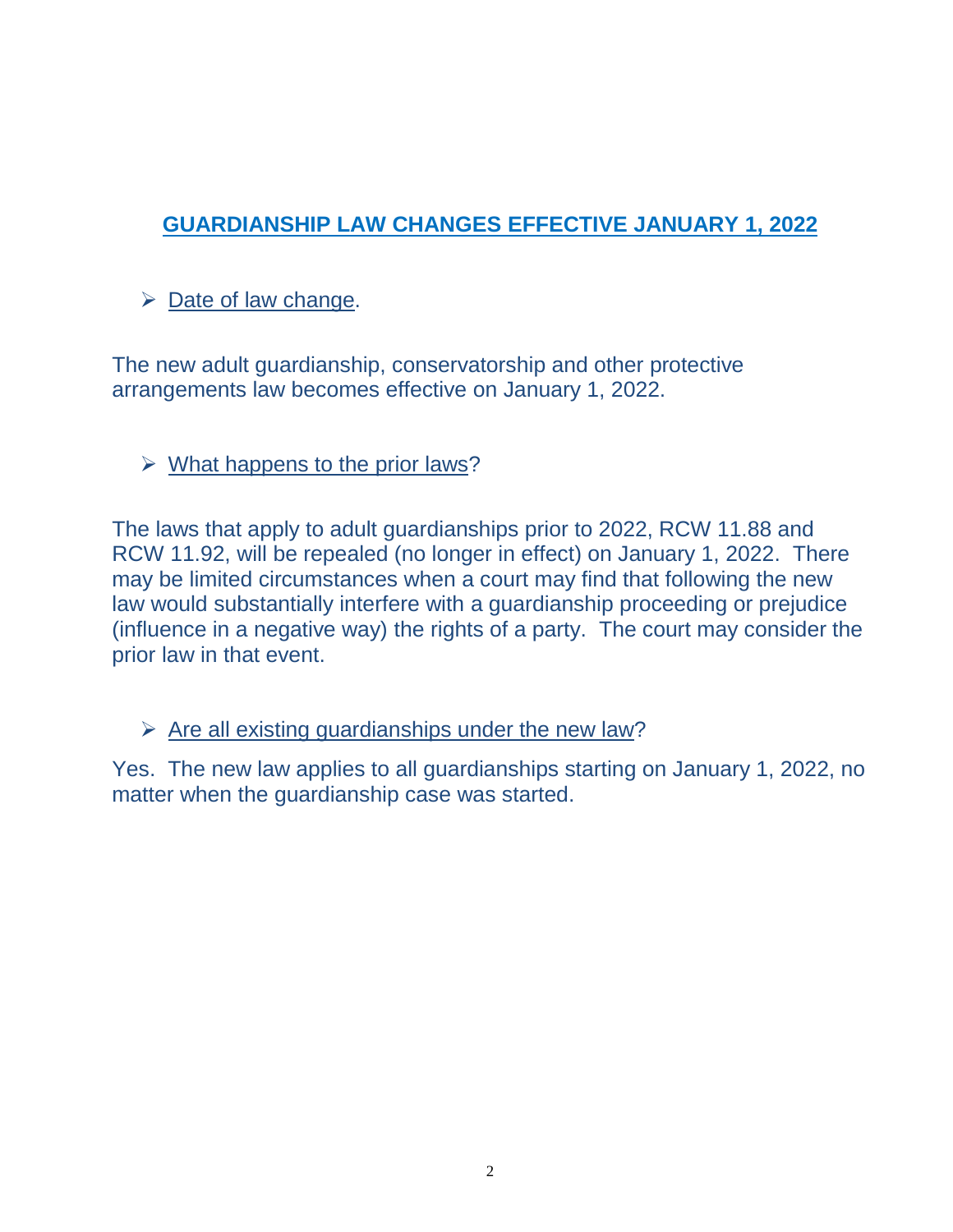#### **ADULT GUARDIANSHIP WHEN MAY A GUARDIAN BE APPOINTED FOR AN ADULT**

#### $\triangleright$  When may a court appoint a quardian for an adult?

A court may appoint a guardian for an adult when the adult is unable to meet their basic needs for physical health, safety, or self-care. The court would have to determine that the adult is unable to receive and evaluate information or make or communicate decisions, even with support or assistance. There must be a significant risk of harm to the adult unless a guardian is appointed. If the adult's needs can be met in other ways, the court may not appoint a guardian.

 $\triangleright$  What other options must be considered before a court may appoint a guardian for an adult?

The court must consider whether less restrictive alternatives, including a protective arrangement, would be sufficient to meet the adult's needs.

 $\triangleright$  What are less restrictive alternatives and protective arrangements?

Less restrictive alternatives are ways of meeting the adult's needs without having to appoint a guardian. Options might include: a power of attorney, technological assistance, or supported decision making, including a supported decision making agreement, for example. A protective arrangement is a court ordered arrangement that may meet the adult's needs instead of a guardianship. Read more below.

 $\triangleright$  What should be considered regarding whether a less restrictive alternative or protective arrangement would meet an adult's needs?

It depends on the individual circumstances of the adult. Considerations include the adult's abilities, prior arrangements, availability of other options, and available supports in the adult's life.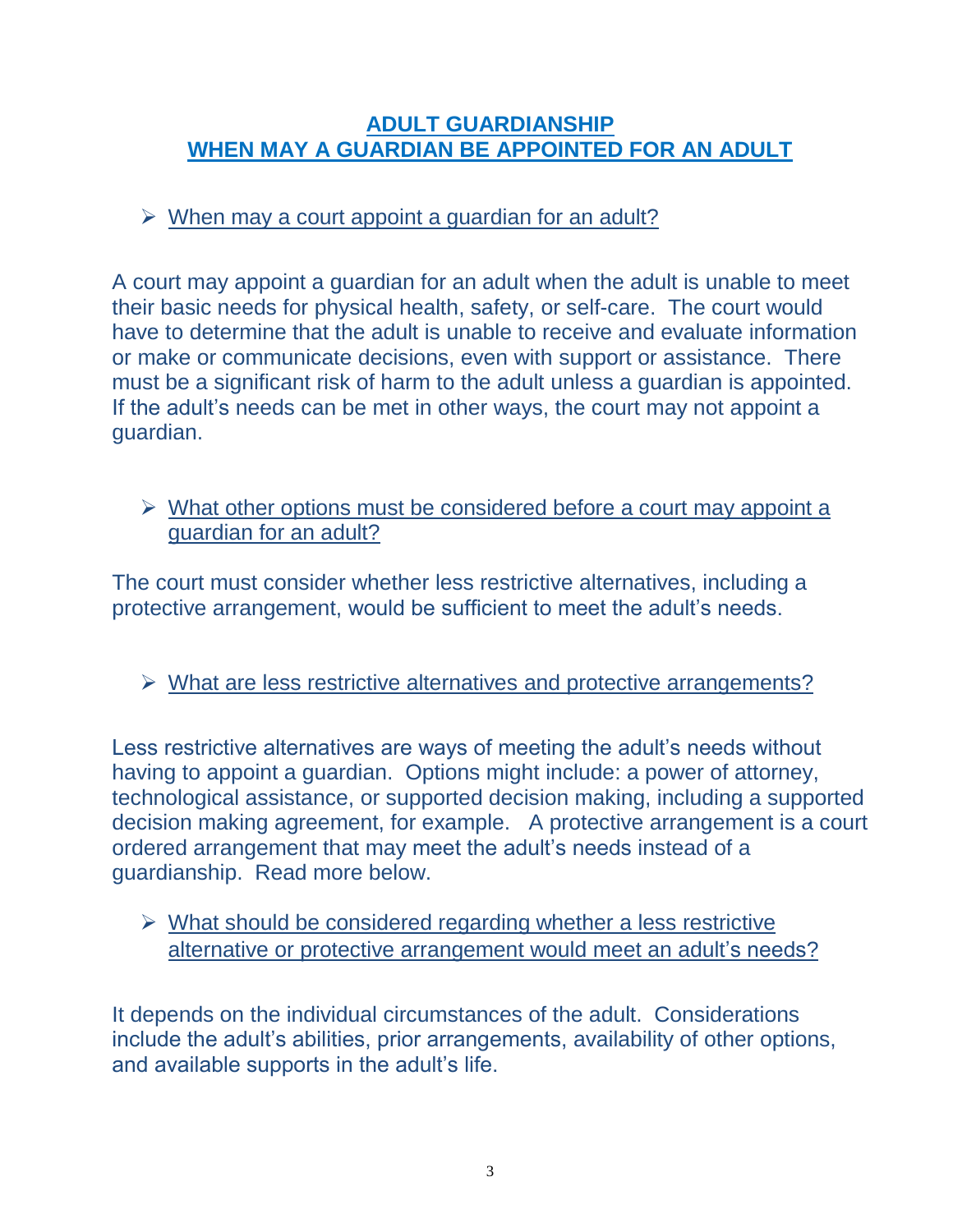# **SUPPORTED DECISION MAKING AGREEMENTS**

# $\triangleright$  What's a supported decision making agreement?

A supported decision making agreement is an agreement that does not require court proceedings. An individual with a disability makes an agreement with a "supporter" to assist them in gathering information, considering the consequences of their decisions, and/or communicating their decisions. The agreement has to be in writing and meet other criteria. The parts of the law about these agreements are located at RCW 11.130.700-755. Link:

# [RCW 11.130.700-755](https://app.leg.wa.gov/RCW/default.aspx?cite=11.130&full=true#11.130.700)

# $\triangleright$  Who may be a supporter for an individual?

A supporter may be a family member or friend or other individual interested in assisting an adult with disabilities. Certain people may not be supporters, including the adult's employer or employee, or a person providing paid support service to the adult. Immediate family members of the adult in those roles may be supporters, however. If the adult has a protective order or other order prohibiting contact with the adult against someone, that person is disqualified.

#### $\triangleright$  Will all supported decision making agreements be the same?

No. The individual and the supporter will make an agreement about what kinds of decisions the individual would like to have assistance with. For example, an individual may only wish to have assistance with medical decision making, or finances. The agreements must be in writing and either be notarized or witnessed by two qualified witnesses. A general form of the agreement is in the statute. See RCW 11.130.745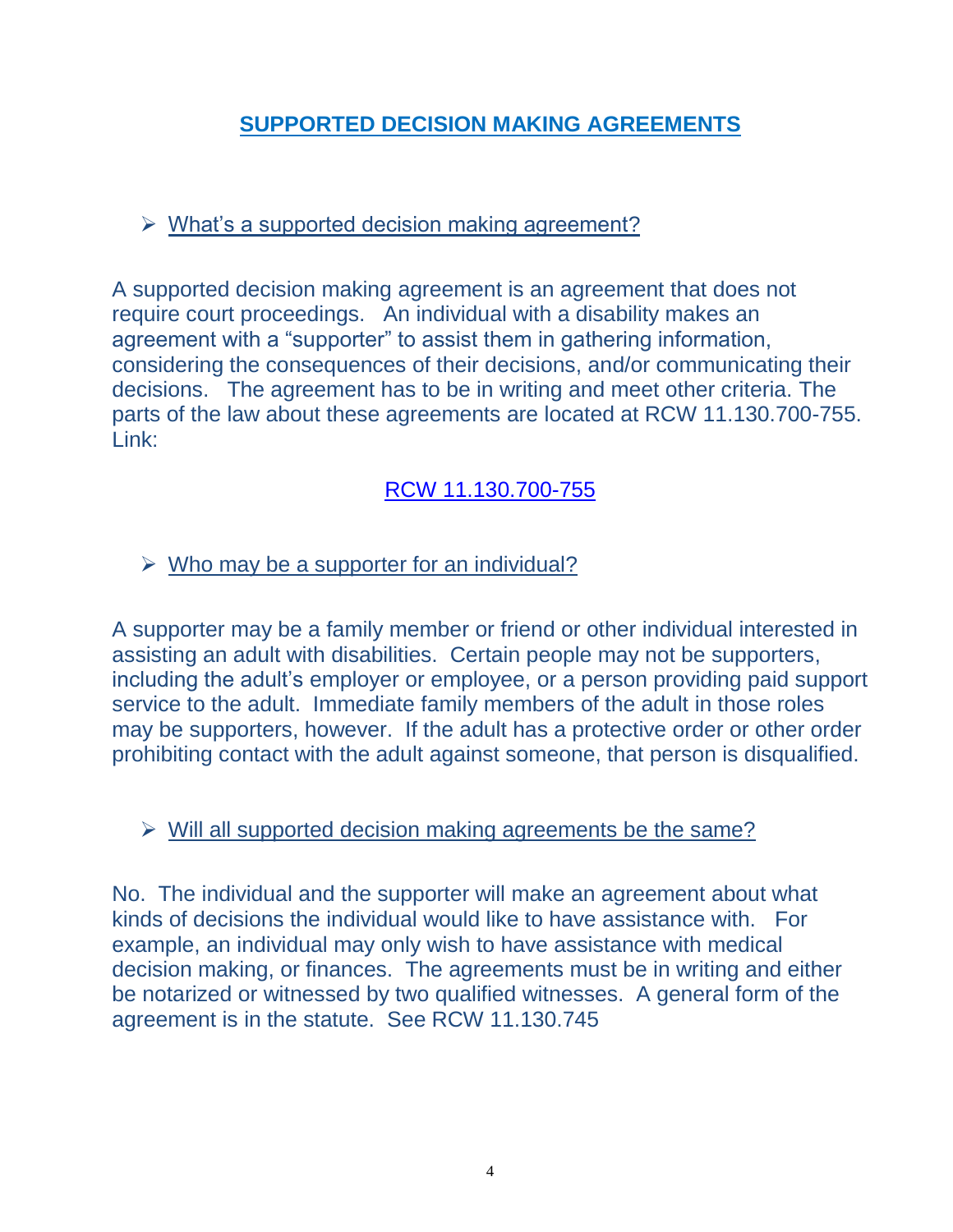# **PROTECTIVE ARRANGEMENTS INSTEAD OF ADULT GUARDIANSHIP**

# $\triangleright$  What's a protective arrangement?

A protective arrangement is a type of court order under the new guardianship law. The court proceedings are very similar to guardianship and conservatorship proceedings. The court may change a proceeding for a guardianship or conservatorship to a protective arrangement proceeding if appropriate. Instead of establishing a guardianship or conservatorship, the court may order that one or more specific tasks are authorized, or other protective arrangement is authorized.

#### $\triangleright$  When may a court order a protective arrangement instead of a guardianship?

A court may order a protective arrangement instead of establishing a guardianship for an adult when the adult is unable to meet their basic needs for physical health, safety, or self-care. Similar to guardianship, the court would have to determine that the adult is unable to receive and evaluate information or make or communicate decisions, even with support or assistance. If the adult's needs can be met by other less restrictive means, the court won't order a protective arrangement either.

## $\triangleright$  How is a protective arrangement different than quardianship?

The court authorizes the specific task or other arrangement only. The court does not set up an on-going guardianship that requires regular reporting to the court. If there are any reporting requirements, the court order will state that information.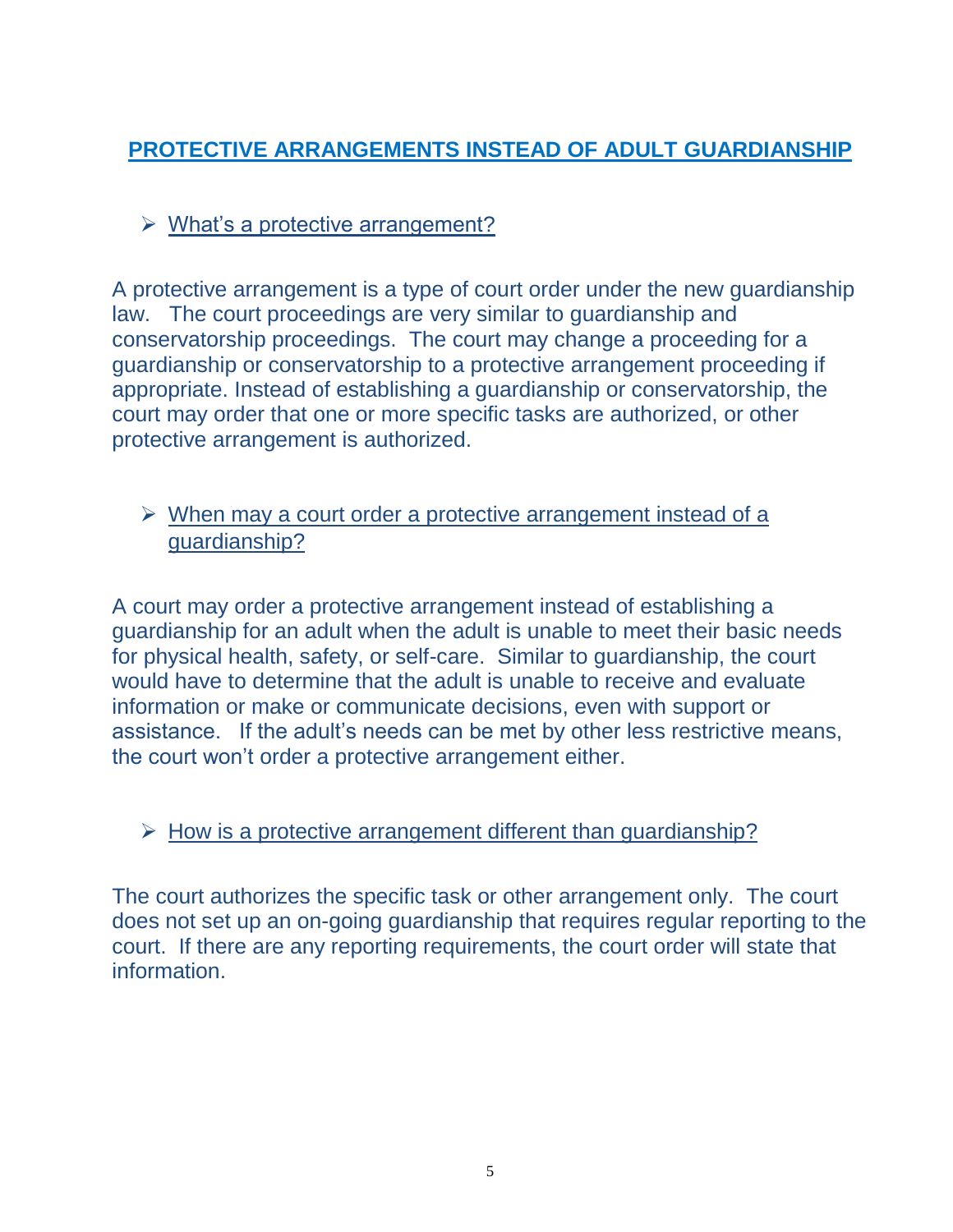$\triangleright$  What are some examples of a protective arrangement instead of guardianship?

Examples of protective arrangements instead of a guardianship may include:

- A particular medical treatment or refusal of a particular medical treatment;

Visits (including supervised visits) between the adult and another person;

Restricting access to the adult by a specific person if that person puts the adult at serious risk of physical, psychological, or financial harm;

Other arrangements that are appropriate for the adult

# **CONSERVATORSHIP**

 $\triangleright$  What is a conservator?

A conservator is someone who is appointed by the court to make decisions about finances and property on behalf of an individual.

 $\triangleright$  When may a court appoint a conservator for an adult?

A court may appoint a conservator for an adult when the adult is unable to manage their property or financial affairs. One circumstance is if the adult is unable to receive and evaluate information or make or communicate decisions, even with support or assistance. Another reason may be if the adult is missing, detained, or unable to return to the United States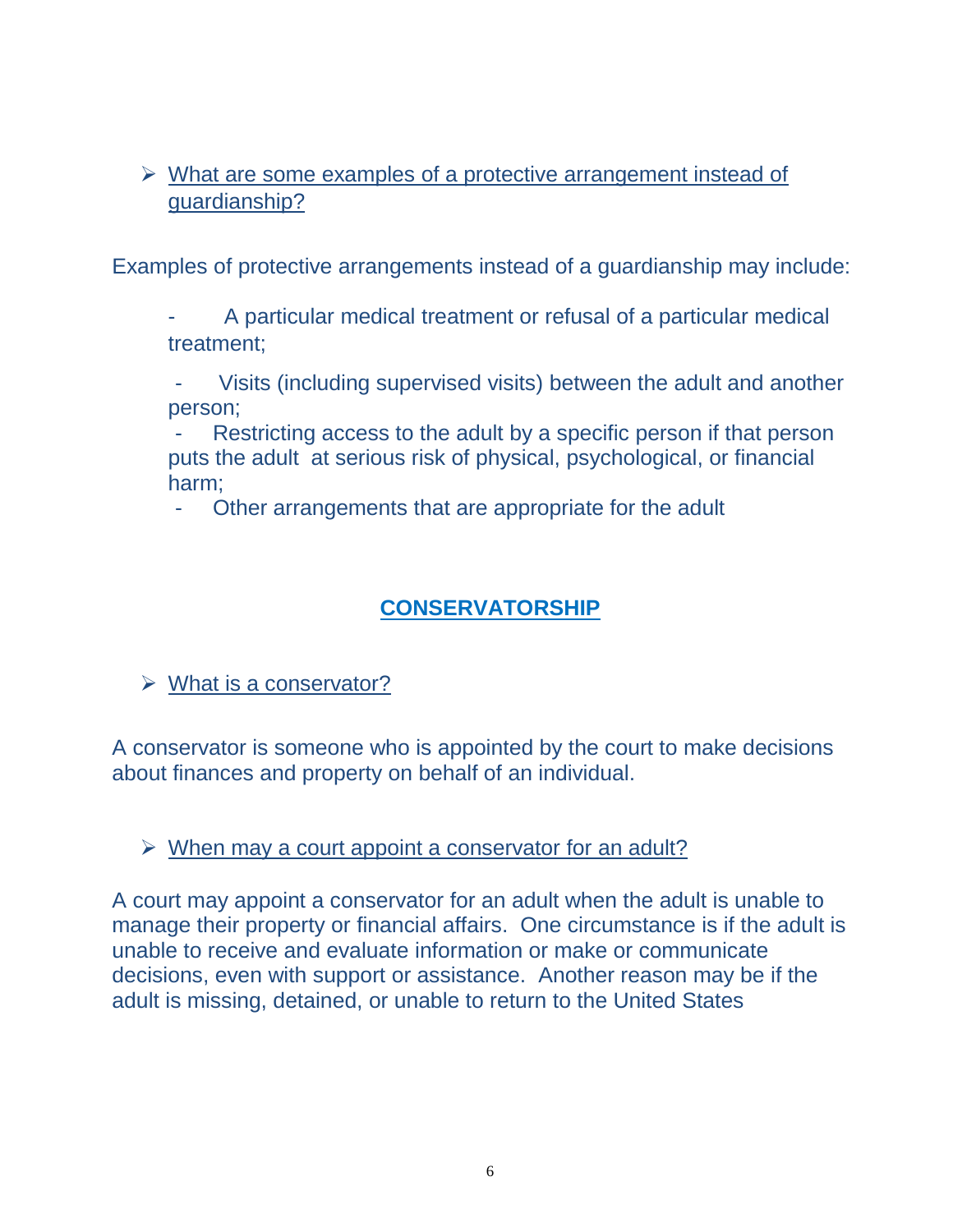There must be a significant risk of harm to the adult or their property unless a conservator is appointed. Another possibility is if a conservator is needed to obtain or provide funds or other property for the adult's support, care, education, health, or welfare. A conservator may also be needed to obtain or provide funds for the adult's legal dependents (such as minor children).

Just as in guardianship, if the adult's needs can be met by a less restrictive alternative or protective arrangement, the court may not appoint a conservator.

#### $\triangleright$  What may be a less restrictive alternative to a conservatorship?

Examples may include a power or attorney for finances, a representative payee-ship, or a trust. Depending on the circumstances of the individual, supported decision making, including a supported decision making agreement that covers assistance with financial decisions, might be appropriate.

#### $\triangleright$  What are examples of protective arrangements instead of a conservatorship?

If appropriate, the court may order a protective arrangement that may include:

- An action to establish eligibility for benefits
- Paying, delivering, depositing, or retaining funds or other property
- Sale, mortgage, lease, or other transfer of property
- Purchase of an annuity
- A contract such as one to provide for personal care, supportive services, education, training, or employment
- -Adding to or setting up a trust
- Ratifying (confirming) or invalidating (canceling) a contract, trust, will, or other transaction, including a transaction related to the property or business affairs of the respondent
- Settlement of a claim
- Restricting access to the adult's property by a specific person if that person's access puts the adult at serious risk of financial harm.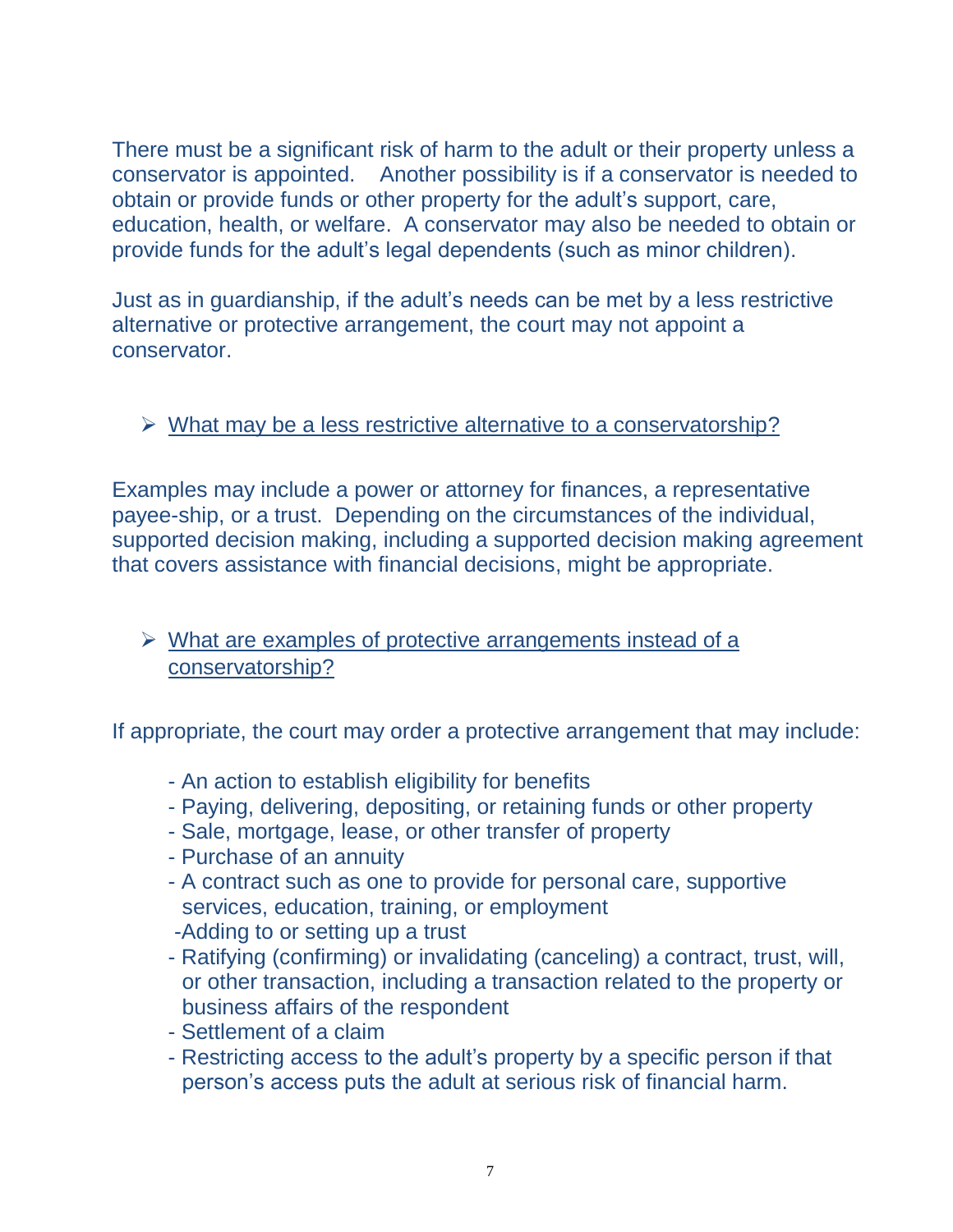# **MINOR CONSERVATORSHIP**

 $\triangleright$  May a conservator be appointed for a minor?

Yes. A conservator may be appointed for a minor.

 $\triangleright$  When may a conservator be appointed for a minor?

Appointment of a conservator would have to be in the minor's best interest. The court will consider whether a minor's parent thinks such an appointment is in the minor's best interest. The appointment must be necessary to provide management or other protection for the minor's property or manage risk to the property due to the minor's age. Another reason would be if appointment of a conservator is needed to obtain or provide funds for the minor's support, care, education, health, or welfare.

 $\triangleright$  May a protective arrangement be ordered for a minor instead of establishing a conservatorship?

Yes. A protective arrangement may be ordered if that provides the necessary protection of the minor's interest in property and finances.

# $\triangleright$  May a protective arrangement be ordered for a minor instead of establishing a guardianship?

No. A minor's guardian appointed under RCW 11.130 has the duties and responsibilities of a parent, unless the court orders otherwise. There is no provision in the law for a protective arrangement instead of a guardianship for a minor.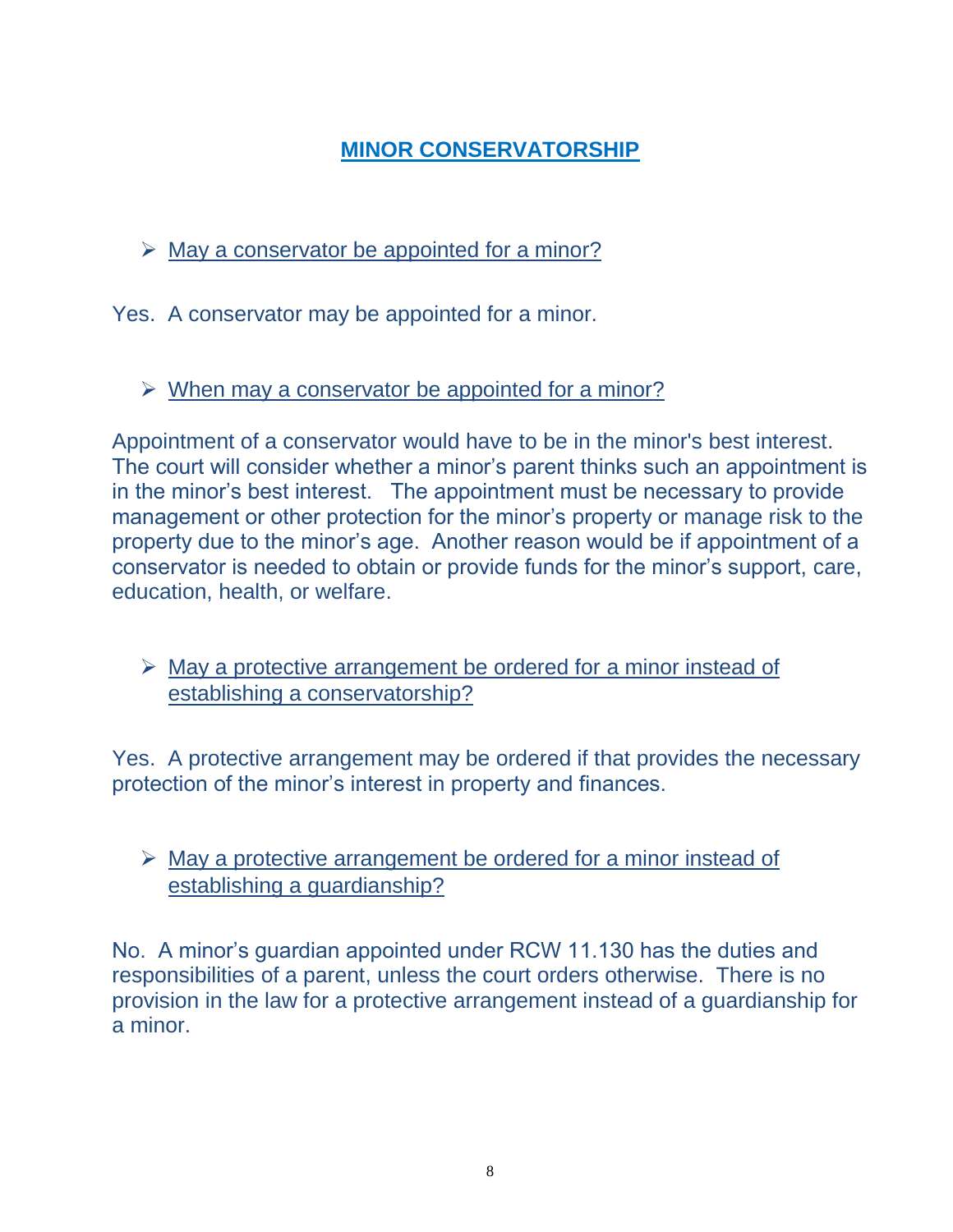#### **GENERAL QUESTIONS ABOUT GUARDIANSHIP AND CONSERVATORSHIP UNDER RCW 11.130**

 $\triangleright$  May someone be appointed as both the guardian and the conservator for an individual?

Yes. The same person can be appointed as both guardian and conservator for an individual.

## $\triangleright$  What if the quardian and the conservator are different people?

Guardians and conservators both have a fiduciary duty to the individual subject to guardianship/conservatorship. That means that they must act in the individual's best interest. Guardians and conservators have a duty to consult and cooperate with each other, and other fiduciaries if applicable (such as someone appointed under a power of attorney).

## $\triangleright$  How does a guardian or conservator show their authority to act on behalf of the individual?

The guardian or conservator may be issued Letters of Guardianship/Conservatorship once appointed by the court and upon satisfying the requirements of the law. This includes filing an Acceptance of Appointment. There may be a requirement to file a bond or comply with a verified receipt of funds by a financial institution requirement, for example. Out of state guardians and conservators must appoint a resident agent in **Washington** 

.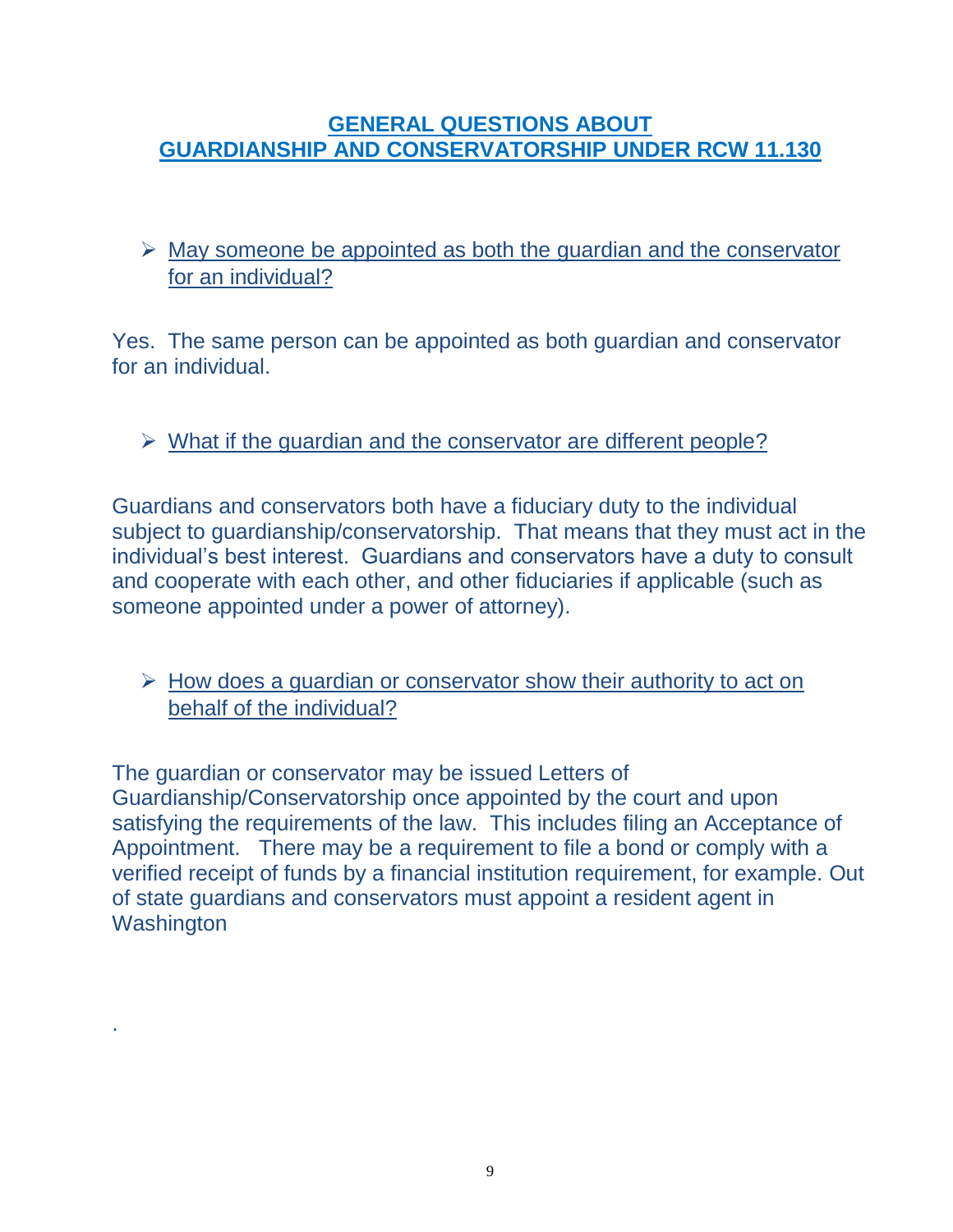# $\triangleright$  What's the difference between full and limited guardianships and conservatorships?

A guardianship or a conservatorship may be either full or limited. A full guardianship or conservatorship authorizes the guardian or conservator to exercise all authority available under the law. A limited guardianship or conservatorship authorizes the guardian or conservator to exercise only the authority that is granted in the order appointing them.

## $\triangleright$  Does a guardian or conservator have to meet any requirements?

Yes. There are age requirements. Generally, the minimum is age 21 in most cases (18 if a parent). Certain criminal convictions are disqualifying. Generally, if a person is convicted of a crime involving dishonesty, neglect, or use of physical force or other crime relevant to the functions the individual would assume as guardian, they are disqualified. The court may make an exception for a relative based on the facts of the case. There may be other reasons why the court may find that a person is not be suitable for appointment.

## $\triangleright$  Does a guardian or conservator have to disclose information to the court before being appointed?

Yes. Someone who wants to be appointed must disclose their criminal history, bankruptcies and other required information.

# $\triangleright$  Does a guardian have any financial authority or duties?

Depending on the case, a guardian may have authority over certain property and finances of the individual. If the guardian has been given that authority by the court, the guardian will have a duty to spend funds for the individual's care and support. Whether or not a guardian has authority over any finances may depend on whether a conservator has been appointed or whether there is a power of attorney for finances in effect, for example.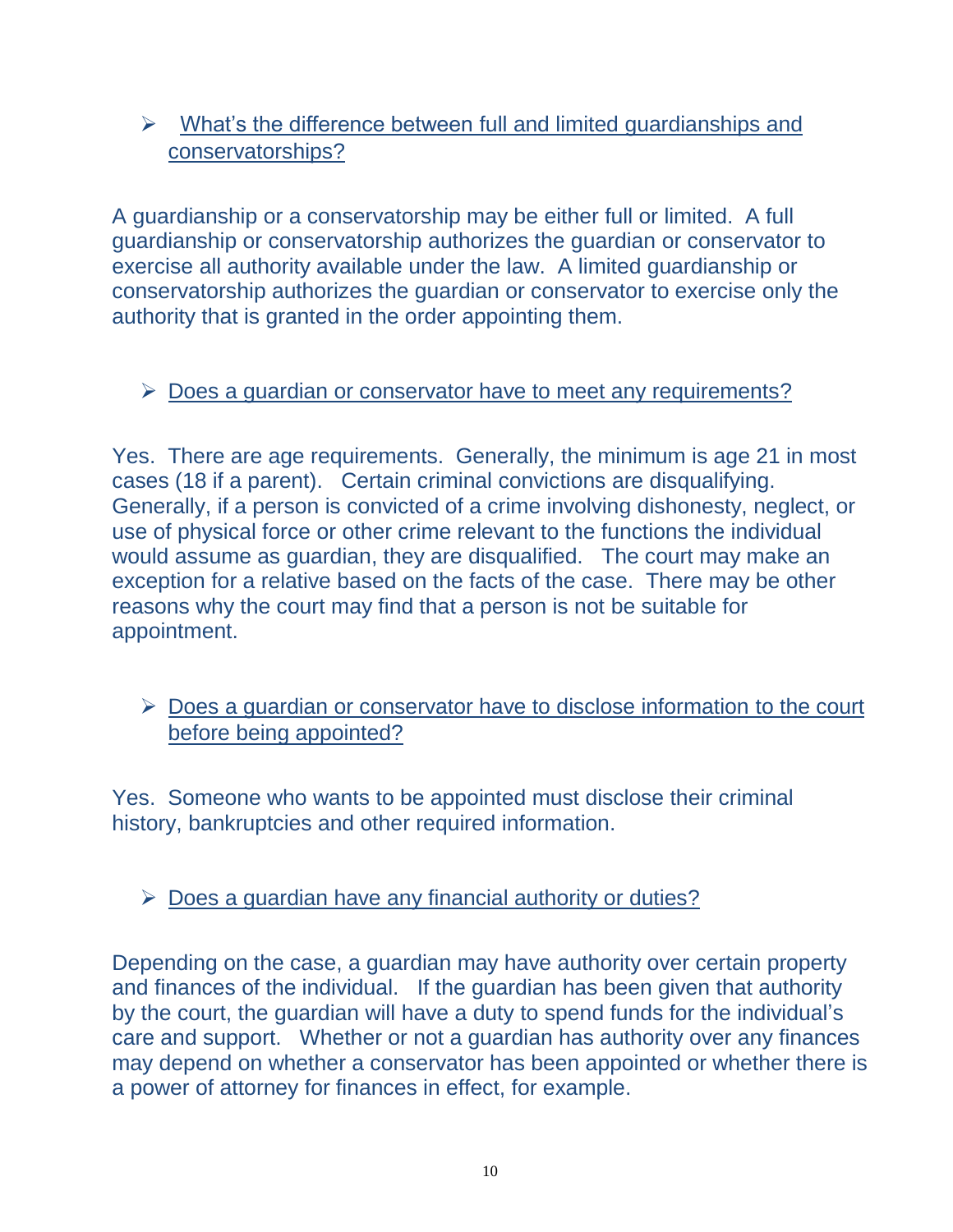## $\triangleright$  May a guardian or conservator charge fees for their services?

Yes, but all fees must be approved by the court before being paid. Any fees charged must also be reasonable and cost-efficient. A guardian or conservator may not charge above market rates for the service performed.

#### ▶ Does a guardian or conservator have to name someone to take over their role as guardian or conservator if they are unable to serve?

A guardian or conservator does not have to nominate someone to take over if they are unable to continue. Identifying a successor guardian or conservator may be a good idea to best provide for the individual's needs if the guardian or conservator is not able to serve for some reason. Another option is appointing a co-guardian or co-conservator who may have authority to act jointly, or only upon an event happening.

#### $\triangleright$  How long does the guardian or conservator appointment last?

A guardian or conservator appointment lasts until the guardianship or conservatorship is ended, the court approves the resignation of the guardian or conservator, the guardian or conservator is removed, or the guardian or conservator dies. The guardian or conservator must ask the court to approve a resignation.

#### $\triangleright$  Can a person subject to guardianship/conservatorship have the guardianship/conservatorship modified (changed) or terminated (ended)?

The individual has the right to ask the court to limit or end a guardianship or conservatorship at any time. A guardian or conservator has a specific duty to promote the individual's self-determination and decision making, and assist the individual in regaining the right to make their own decisions if able.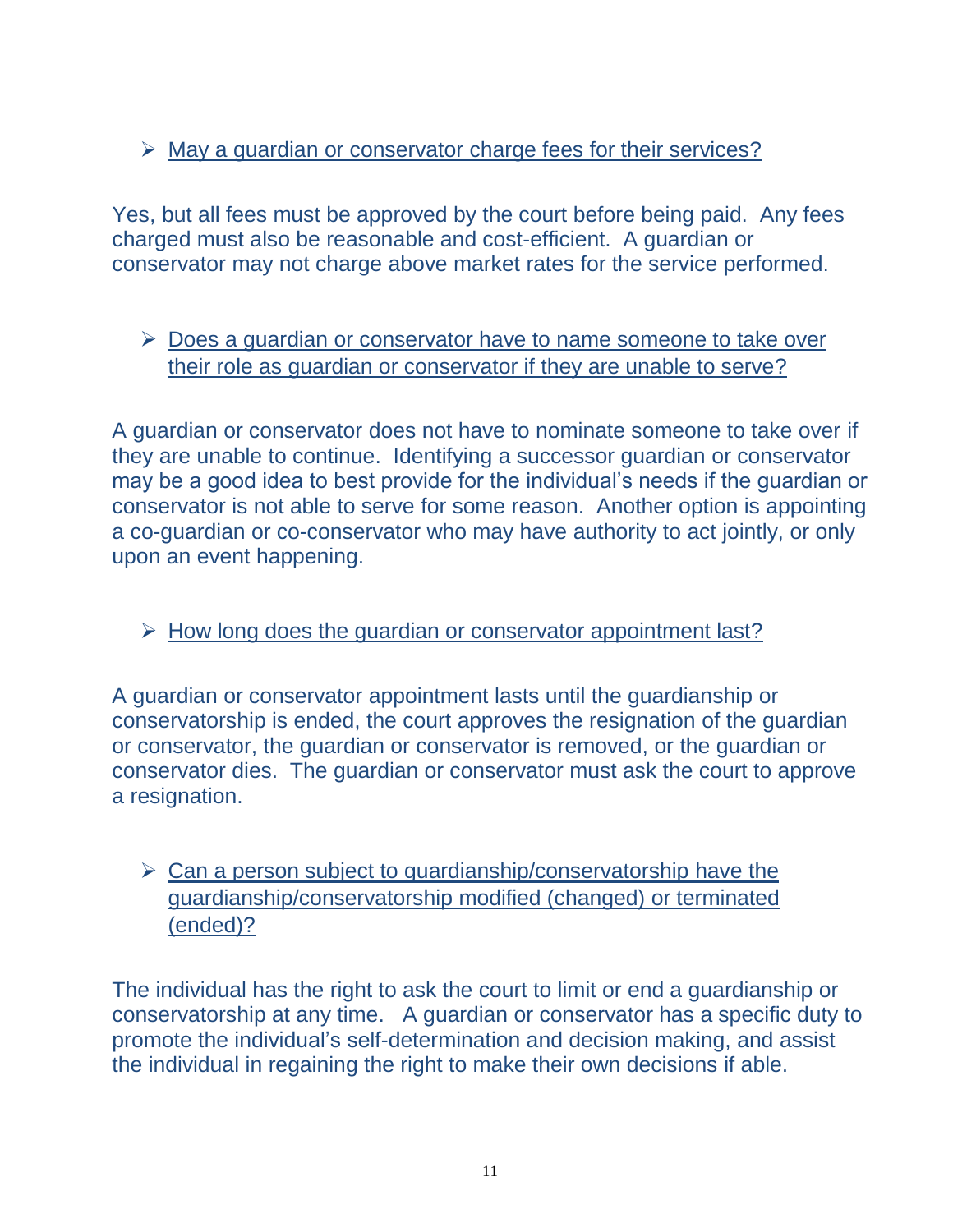## **EMERGENCY GUARDIANSHIP**

#### $\triangleright$  What's an emergency quardian?

Emergency guardians are appointed for a limited amount of time. An emergency guardian must be likely to prevent substantial harm that can't be undone later. Other less restrictive options must not be available. If anyone else has the authority and is willing to assist with the emergency needs of the adult, no emergency guardianship will be ordered.

The emergency guardian only has authority for a short time (60 days, or 120 days if an extension is granted.) The emergency guardian has only the limited authority stated in the court order.

#### ▶ Can someone ask for an immediate order for an emergency guardian?

A petitioner in an emergency guardianship case can ask for an immediate order without notice to the adult. An immediate order is only available if the physical health, safety, or welfare of the adult will be substantially harmed before a hearing with notice can be held. Notice and a hearing must occur very soon after.

## **EMERGENCY CONSERVATORSHIP**

#### What's an emergency conservator?

An emergency conservator may be appointed for a limited amount of time to prevent substantial harm that can't be undone later to the individual's property or financial interests. The emergency conservator will only have authority for a short time (60 days, or 120 days if an extension is granted.) The emergency conservator will only have the limited authority stated in the court order.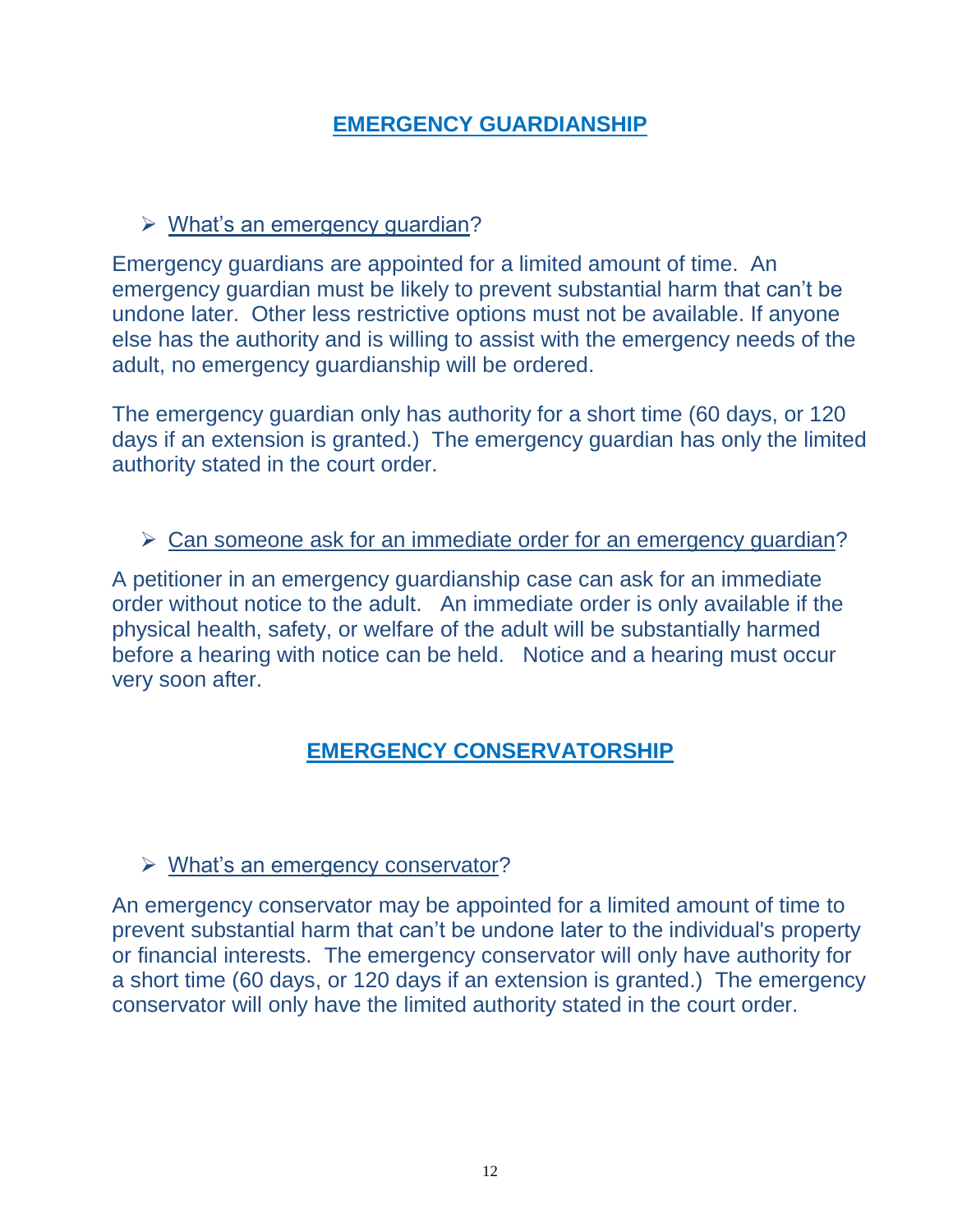#### **RIGHTS OF THE INDIVIDUAL, DECISION MAKING, AND DUTIES AND RESPONSIBILITIES OF A GUARDIAN OR CONSERVATOR**

# $\triangleright$  Does the individual in a quardianship or conservatorship have specific rights under the law?

Yes. The individual subject to a guardianship and/or conservatorship has a number of specific rights. The individual's rights include: the right to make decisions to the extent feasible, the right to express preferences and have preferences respected to the extent feasible, rights to notice about their rights, rights to notice about, and the right to object, before certain events such as residential changes and court review of plans and reports, rights to associate with others of their choosing subject to certain limitations, etc.

#### $\triangleright$  Does the law say how a guardian or conservator is supposed to make decisions?

Yes. The law has instructions about how guardians and conservators should make decisions in guardianship and conservatorship.

 $\triangleright$  Does the law set forth the duties and responsibilities of a guardian and conservator?

Yes. The law has specific provisions about the duties and responsibilities of guardians and conservators. There are also limits on a guardian/conservator authority, and circumstances when the court's approval must be obtained prior to certain actions.

## $\triangleright$  Do guardians and conservators have on-going responsibilities to the court?

Yes. Guardians and conservators once appointed must prepare and file plans regarding how they intend to carry out their responsibilities. Guardians and conservators will need to file reports on a regular basis to keep the court informed about the individual and/or their property. The plans and reports must be approved by the court.